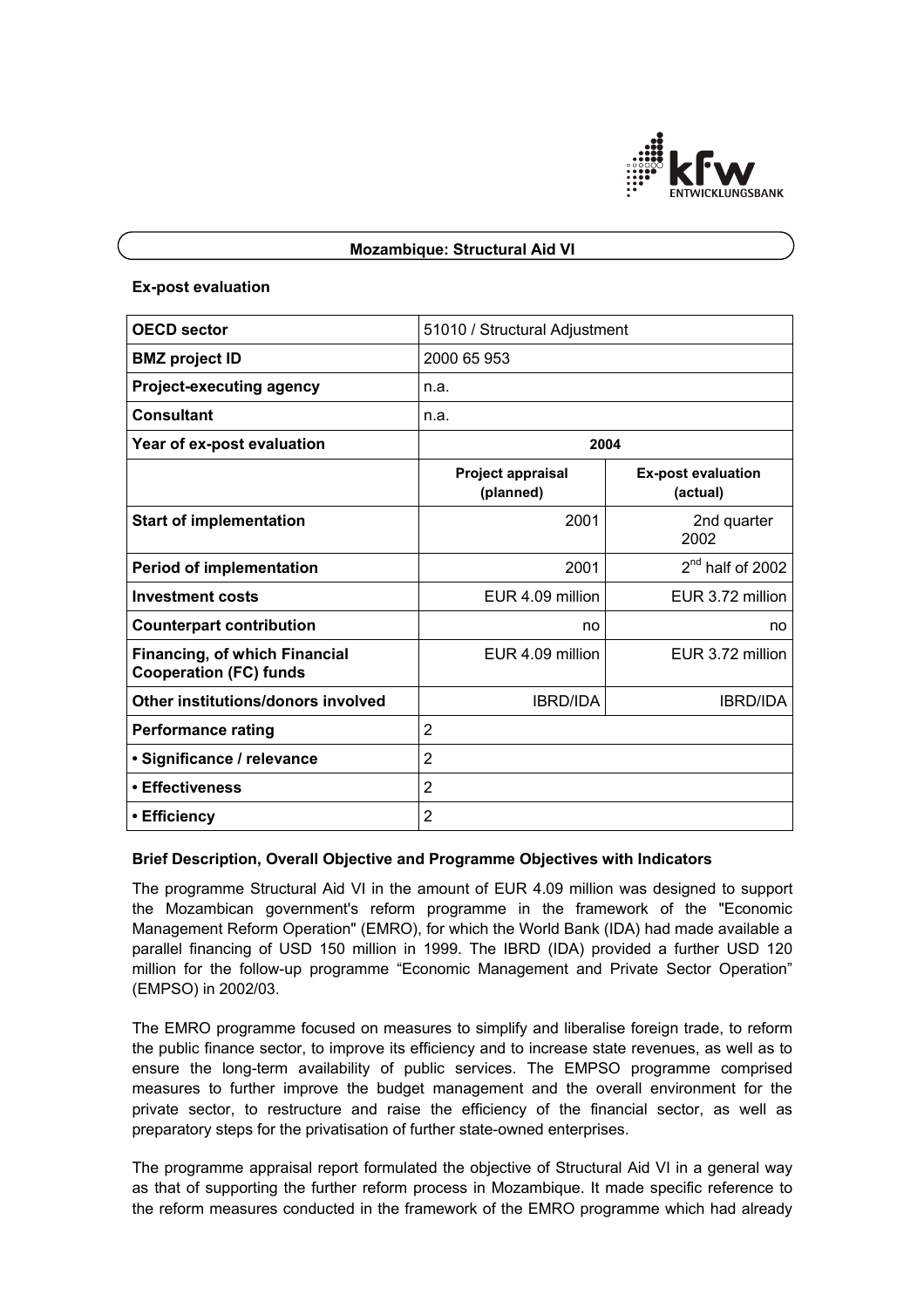been implemented to the satisfaction of the World Bank at the time the structural aid was committed, and to the subsequent EMPSO programme, the approval of which by the World Bank management in its financial year 2001/2002 was intended as an indicator of the achievement of the programme objectives.

The overall objective of Structural Aid VI was to contribute to a sustained positive economic and socio-economic development. The achievement of the overall objective was to be rated by the degree to which the forecast values of selected economic indicators were achieved (Annex 2).

# **Programme Design / Major Deviations from the original Project Planning and their main Causes**

The FC Structural Aid VI and the IDA adjustment programmes mentioned above are part of a number of economic and sector adjustment programmes which Mozambique has implemented and is still implementing with intensive donor support in the framework of its transition and development process since it turned to a market economy system in the late 1980s.

The funds of Structural Aid VI were intended to contribute towards covering Mozambique's need for external financing primarily in 2001, to be released in one tranche and disbursed in partial amounts in accordance with the short-term funding needs. It was intended to finance the imports of civilian goods and services on the basis of a list of goods agreed upon with the competent federal ministries unless they were already financed by other donors and only for supply contracts concluded after the signing of the government agreement. As in the preceding structural aid programmes IV and V, specific evidence documenting the use of funds was dispensed with. Instead the proper utilisation of the funds was to be confirmed by an auditor approved by KfW.

On the basis of the financing agreement dated November 7, 2001 the funds were released as planned in a single tranche and disbursed in two partial amounts during the second half of 2002 save for a balance of EUR 371,339.53. The approximately one-year delay in the disbursement of funds was due to the late signing of the financing agreement towards the end of 2001 and the relatively long time it took to create the conditions precedent for disbursement. The need for financing persisted in 2002 as well. The proper utilisation of the funds was confirmed by the International auditors Ernst and Young, who had also confirmed the propriety of fund utilisation under Structural Aid IV and V. The balance was reprogrammed in the third quarter of 2004 in favour of the FC programme Electricity Supply Marromeu (2001 66 470) in agreement with the Mozambican government.

## **Key Results of the Impact Analysis and Performance Rating**

The reform covenants associated with Structural Aid VI were already fulfilled to the satisfaction of KfW and the World Bank at the time of programme appraisal. Since then they have not been withdrawn but continued and implemented with further measures. The indicator for the achievement of the programme objective, the approval of the EMPSO Programme by the World Bank management, was fulfilled in August 2002 after a slight delay against the original expectations. The first tranche of the funds of this programme (USD 60 million) was disbursed in 2002. In the meantime three of the reform requirements have been fully met (preparation of a strategic plan for the reform of the justice system, a status analysis of the central bank as preparation for its restructuring, and advisory services to prepare the privatisation of the state owned airline), while the remaining five requirements (of which: inclusion of extra-budgetary revenues and expenditure into the budget, review and analysis of the state banking sector and the state-owned insurance company as well as social security) have been largely fulfilled. The World Bank expected the second tranche of the programme funds to be disbursed before the end of the year 2004.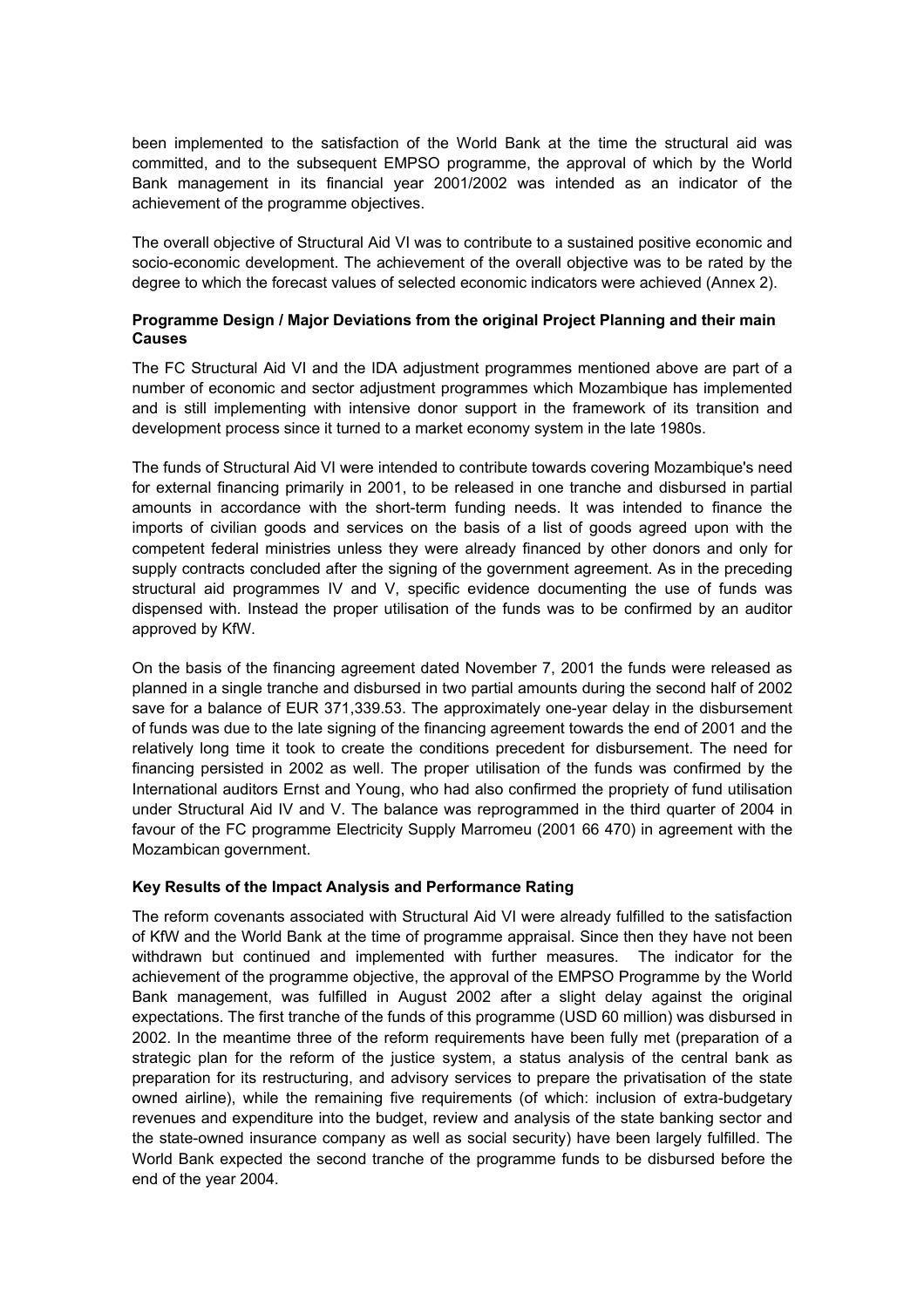The reforms in the public budget management, which were among the priorities of the EMRO programme supported by Structural Aid VI and the subsequent EMPSO programme, have led to significant improvements in this area. On the basis of the "Public Financial Management Law" adopted in autumn of 2002, an action plan was prepared for an improved budget management (SISTAFE). Its main purpose is to implement all phases of the budget in a congruent system and to introduce a new accounting system and double accounting, to improve the classification of expenditures and to shorten the period of time between budget preparation and implementation. The implementation of the plan is now under way: The new budget management is to be introduced in the Ministry for Planning and Finance by the end of 2004 and in all ministries by the end of 2005. In addition, the first steps have been taken to improve the efficiency of public services and public procurement and to decentralise public administration. Thanks to various tax reforms (for instance, introduction of value added tax, introduction or increase of consumer taxes) and the improved tax administration, public revenues could be increased considerably. The establishment of a Central Revenue Authority, which is to be completed by the end of 2005, is expected to yield further improvements and, thus, lead to higher revenues. The progress made in the area of public budget management was the basis for participating in budget finance within the framework of the FC programme "Programme-based Approach for Macro-economic Support" (EUR 7 million - 2003 65 874; appraisal report of Dec. 30, 2003), in which 15 donors are participating (G 15).

Important steps towards improvements were taken in other areas of the public sector as well to dismantle the obstacles which the weaknesses in public governance, the justice system and the cumbersome administration pose to Mozambique's development. These include mainly the partial decentralisation of public administration in pilot projects, surveys on the restructuring of ministries and their equipment with modern communications technology, training measures and simplifications in various administrative areas, as well as the establishment of an anti-corruption unit.

With respect to the overall environment for private enterprise and the privatisation of stateowned enterprises and services, progress was also made in the course of the structural adjustment programmes, although not always to the extent hoped for. Activities of the past years that deserve to be mentioned include, above all, the strengthening of the central bank (recapitalisation, among others) and banking supervision, the consolidation of the state-owned banking sector following the crisis in 2001/2002 and its opening to private investors, the more rational design of customs tariffs and the simplification of the customs procedures as well as steps towards opening important subsectors of public infrastructure (seaports, railway, telecommunications, drinking water supply) to private investment and competition with resulting efficiency gains.

Overall, it can be observed that Mozambique has made great progress since the end of the 1980s both in the process of democratisation and political stabilisation and in its transition to a market economy. In this regard it is one of the most successful countries in sub-Saharan Africa. What enabled these laudable achievements was the unrelentingly high readiness of the government to implement reforms as well as the economic and sector-related structural aid and adjustment programmes that were initiated and implemented by the donor community in close co-operation with the government. Despite the progress achieved, however, serious reform deficits still remain that hamper development. While important reforms have been initiated, some of them are still far from being implemented successfully. This is especially true of the reforms in the justice system and land ownership legislation, the dismantling of excessive regulation in the labour market, the fight against corruption, the decentralisation of public administration and the increase of its performance level, the further privatisation of public enterprises and services, as well as the continued strengthening of the financial sector and its orientation to competition.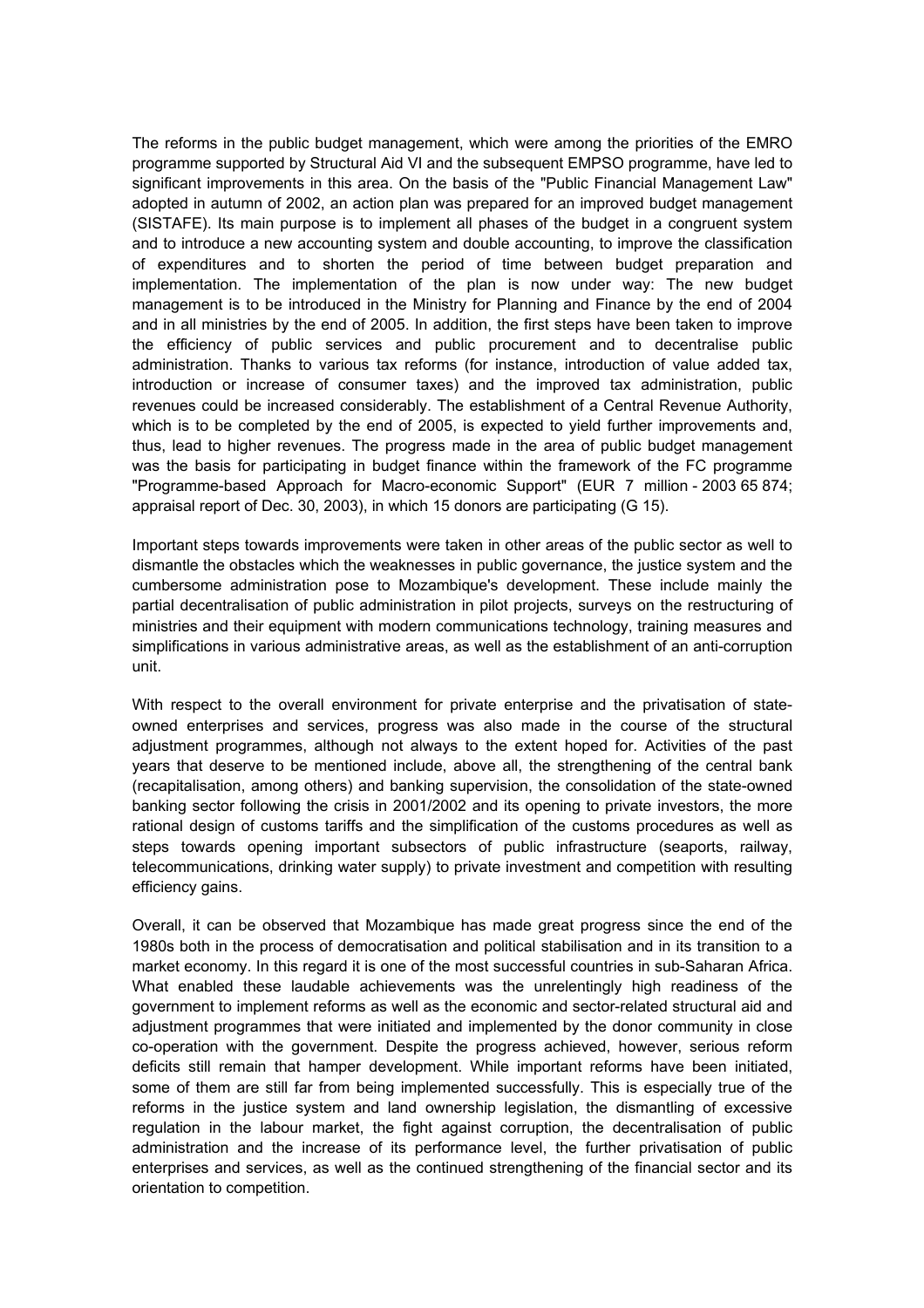The successful efforts for political stabilisation and democratisation as well as the transformation to a market economy permitted remarkable improvements in the economic and socio-economic development indicators in favour of the Mozambican population of nearly 19 million people. On the basis of a very low initial level, the positive development trends of the 1990s have prevailed in the ensuing years as well, despite some setbacks from natural disasters. These trends are expected to continue in the foreseeable future. The majority of the indicators selected to measure the achievement of the overall objective of Structural Aid VI were reached or even surpassed (see Annex 2; what is relevant is the comparison of targets and actual levels in 2000 to 2002). Particularly in the public budgets, which were the main focus of the reforms intended under Structural Aid VI, the improvements achieved exceeded the expectations. Comments on some of the developments observed:

- Economic growth as measured by the increase of gross domestic product in real terms (GDP) was 7.9% per annum on average for the years 2000 to 2002, slightly higher than expected despite the drop registered in 2000 as a result of the floods. A GDP increase by over 8% per annum is expected for 2004; in the coming years growth is expected to drop slightly to 6.5% to 7% per annum. The impressive economic growth was and is due in large part to various large-scale projects that were and are being realised by foreign investors (such as the Mozal aluminium smelter and the gas pipeline to South Africa). However, considerable growth could also be achieved in the output and added value of the farming and services sector (transport, tourism and others).
- Against this background, and given the clearly falling poverty incidence (see below), the decline in per-capita consumption (see Annex 2) is hard to explain; statistical inaccuracies aside, they may be an expression of the effects of the lost harvests caused by flooding and drought in the past years. Nevertheless, they may also show that progress in economic growth so far has failed to sufficiently translate into prosperity gains for the population at large.
- The persistently very high investment quotas also are mostly a result of the large-scale projects, as are the high increases in the exports of goods and services, some of which, however, were achieved by agricultural exports like cotton and timber, as well as tourism. On the other hand, the large-scale projects gave rise to higher than expected imports and capital services, the financing of which could be ensured to a very great extent under these programmes.
- The target inflation rates were hardly missed in the past years, at around 13% per annum in 2000 to 2002, caused mainly by the rise in the rate of the South African rand, which determines Mozambican prices as well, against the US dollar, and by harvest losses from flooding and drought in 2000. Thanks to a restrictive monetary policy, the inflation rate is expected to drop to single digit values by 2005.
- The development of the public budget showed significant improvements: On the revenues side the ratio between tax revenues and GDP (tax quota) increased from 13.2% in 2000 to 14.2% in 2002, and further rises are being expected. On the expenditures side the main improvement was that the increase in current spending was limited by a restrictive fiscal policy. Happily, education and health expenditure was considerably increased nevertheless. The goal of using around two-thirds of total public spending for particularly poverty-relevant objectives was generally reached. Since then the budget deficits before external contributions, which were still relatively high in the years 2000 to 2002, have been falling. This decline is also being accompanied by a decrease in foreign funds to finance the budget deficit.
- Mozambique was one of the first countries to reach the "completion point" under the expanded HIPC initiative in September 2001. Thanks to the debt relief associated with the initiative (around USD 2 billion according to the present value method), the external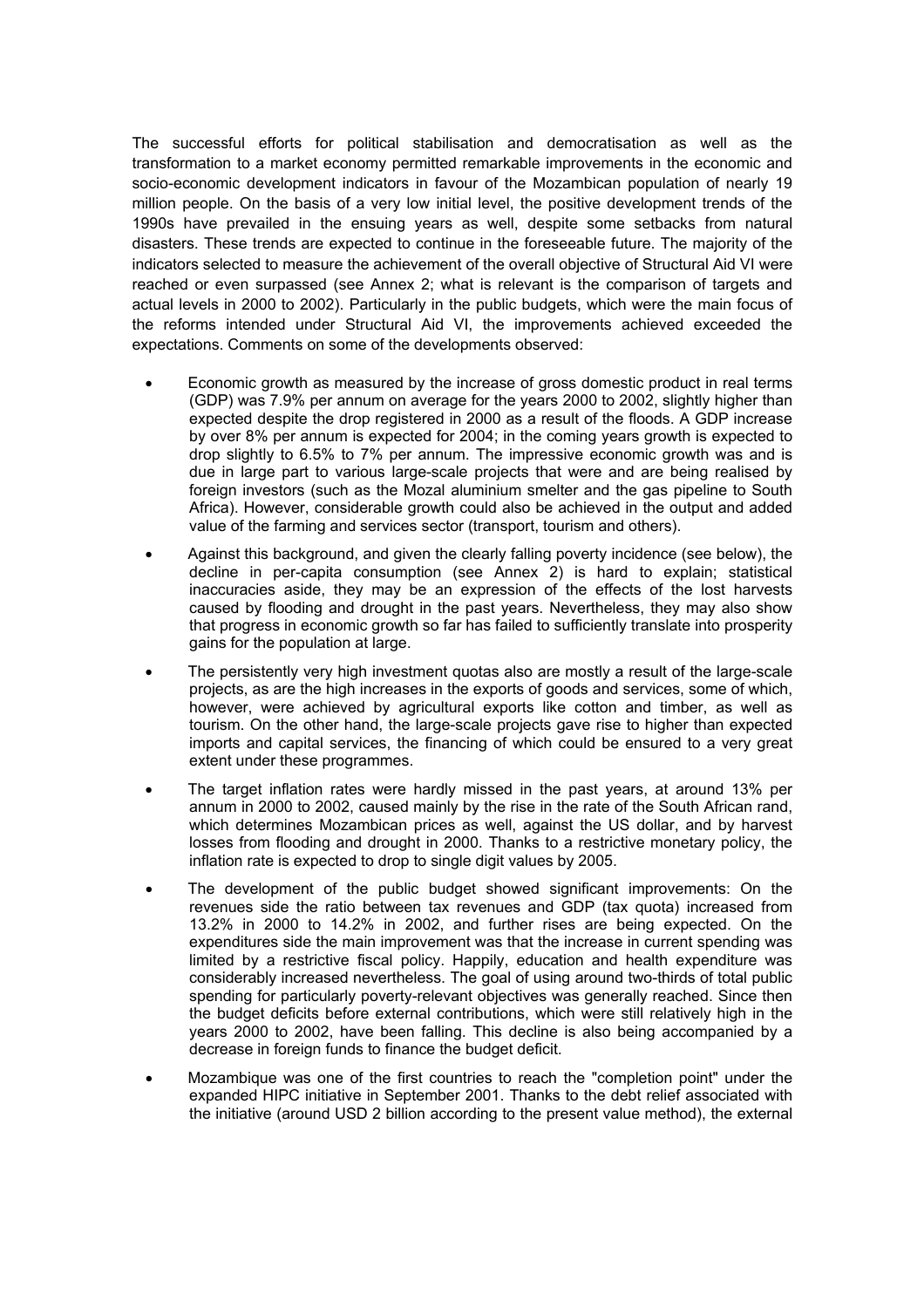debt (end of 2002: around USD 4.8 billion) and the debt service (2003: 4.5% of exports) are on a well manageable level.<sup>1</sup>

For the year 2003 as well, preliminary results have shown the economic indicators to be on a continuing positive trend (see Annex 2). In the past years progress in poverty reduction has exceeded target expectations. On the basis of a poverty reduction strategy agreed upon with the donor community (PARPA) the Mozambican government is seeking to reduce the share of the population living below the poverty level (poverty incidence) of nearly 70% in 1997 to 60% in 2005 and 50% in 2010. According to a budget survey conducted in 2002/2003, the share was already at 54%, clearly below the target value set for 2005. Noteworthy improvements were also achieved in other social indicators over the past years.<sup>2</sup> This is especially true of the education sector (for instance, increase in primary school enrolment rates) and to a lesser extent of the health sector, where the increased efforts being made in immunisation programmes and in the fight against HIV/AIDS, for instance, are only gradually translating into improved indicators (life expectancy is currently 41 years). Mozambique's current Human Development Index ranking is 171 of 177 countries (2004), which shows how very difficult the country's socio-economic conditions still are despite the improvements it has made.

Substantial advances in reducing poverty and improving the living conditions which continue to be precarious for vast portions of the population are necessary in order to achieve the very ambitious Millennium Development Goals. In particular, this will require increased efforts to develop the populous rural areas that are mainly stricken by poverty, the promotion of the labour-intensive and hitherto neglected small and medium-sized enterprise sector, and further improvements in the area of education and health. The poverty reduction strategy provides for corresponding initiatives and measures, and the external assistance is strongly oriented in this way.

The following developmentally relevant categories were assigned on the occasion of the ex-post evaluation:

- The reforms in the public finance sector and the public services as well as in the overall conditions for the private sector have produced improvements in these areas, enabled positive economic results and increased spending in favour of the social sectors both in absolute and in relative terms. It is plausible that this will have indirect pro-poor impacts in the short to medium term. Such impacts were part of the programme objectives (such as the overall objective of EMRO), so that we finally assign the programme the poverty relevance MSA.
- The protection of the environment and natural resources is not a programme goal (URO).
- Major gender-specific programme impacts and objectives are not apparent (category G0).
- The improvement of governance was a central element of the programme (category PD/GG2).

With respect to the sustainability of the EMRO reforms and the continuance of the adjustment process, a medium risk with medium influenceability was assumed at the time of programme appraisal. Regardless of the Mozambican government's continuing strong willingness to implement reforms, this assessment should be maintained. It is based not least on the imminent parliamentary elections and the leadership change this will entail, with the resultant uncertainty on the further course of reforms.

 $\overline{a}$ 

<sup>1</sup> World Bank, Mozambique: Country Assistance Strategy, July 2004, p. 10 and Annex 7. The data on external debt in the SPA Key Selected Economic Indicators (see Annex 2) appear to be obsolete or contain private debt without public guarantee as well.

<sup>&</sup>lt;sup>2</sup> World Bank, Mozambique: Poverty Reduction Strategy Paper Progress Report, May 2004, p. 51.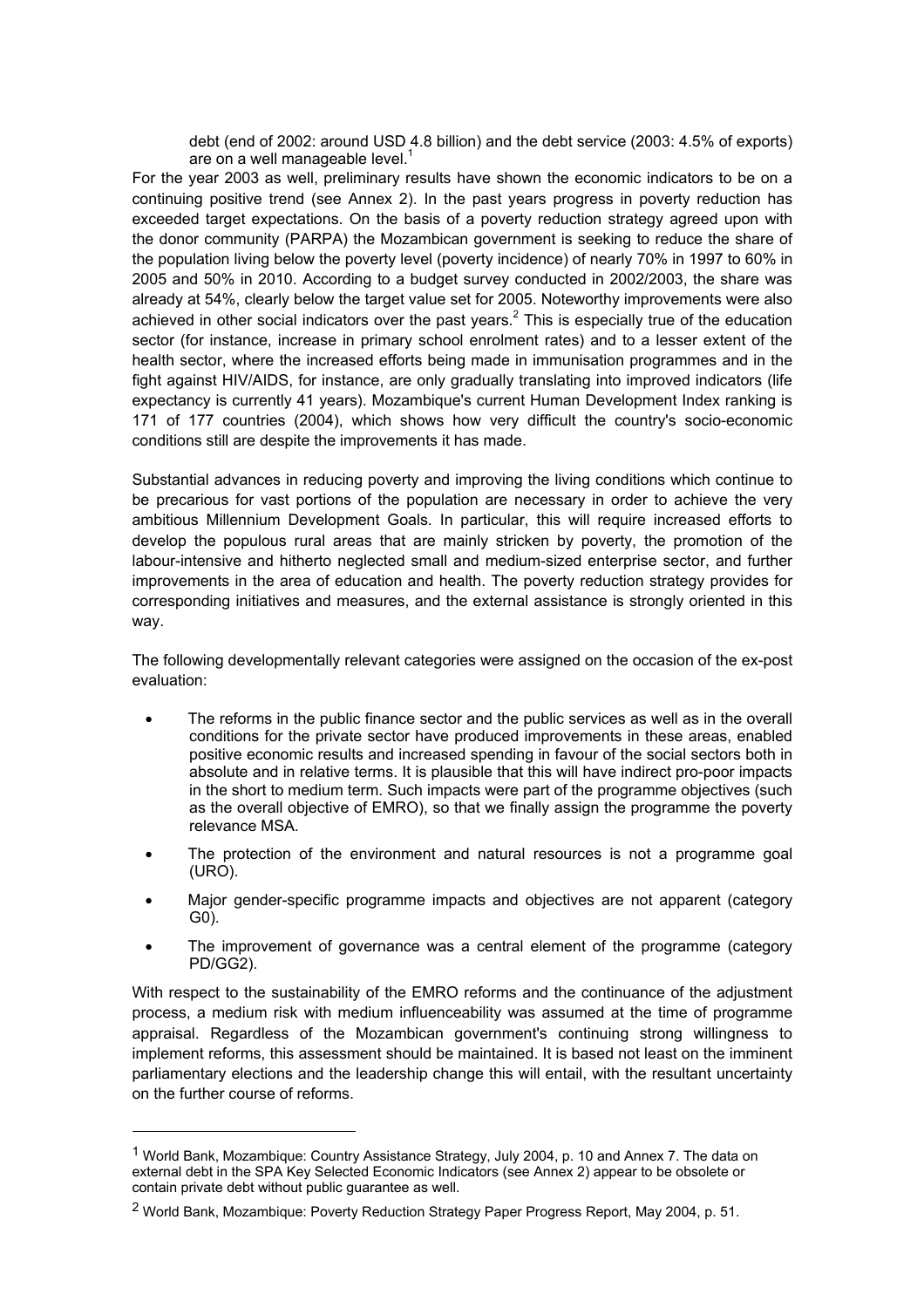We generally rate the developmental effectiveness of the programme Structural Aid VI as satisfactory (rating 2). This performance rating is based on the sub-criteria effectiveness, significance/relevance and efficiency:

- Together with the parallel World Bank (IDA) adjustment programme, Structural Aid VI has achieved the programme objective of contributing to sustainable reforms in the public finance sector. However, the reforms have been implemented only in part, and considerable weaknesses persist in governance and in the overall conditions for the private sector. We therefore judge the effectiveness as satisfactory (rating 2).
- The overall objective of the structural aid, which was to contribute to sustainable positive economic and socio-economic development, can also be deemed achieved given the good results of the past years, particularly in the management of the public budget, economic growth and other economic indicators as well as poverty reduction. However, the development of the overall economy harbours some problematic aspects, the poverty situation continues to be precarious for vast portions of the population, and the socio-economic data continues to be relatively unfavourable despite the improvements achieved. Besides, the positive results cannot be credited solely to the use of the funds of Structural Aid VI and the parallel IDA financing but rather are the result of far-reaching reform efforts. Moreover, the German side had relatively little influence on the design and implementation of the programme measures. Under these aspects we rated the significance and relevance of Structural Aid VI as satisfactory (rating 2).
- The utilisation of the funds under Structural Aid VI and the parallel IDA financing was reasonable for the achievement of the programme objectives. Given the delays in the utilisation of the German funds we rate the efficiency of their utilisation as satisfactory (rating 2). However, given the character of structural aid the efficiency aspect is of lesser importance for the overall assessment.

### **General Conclusions**

Adjustment programmes that address specific reform tasks, as was the case of Structural Aid VI, pose coordination problems that are difficult to manage within a comprehensive transition process and thereby overburden weak administrations, which are typical of countries with a development level as that of Mozambique. The programme-based budget financing agreed with the country in 2003, which provides for a comprehensive reform approach, the coordination of various important donors and an intensive monitoring of the implementation of agreed reforms, the use of the funds and important development trends, is a method for addressing these problems and further improving the effectiveness and efficiency of the adjustment aid.

#### **Legend**

| Developmentally successful: Ratings 1 to 3 |                                                                     |  |
|--------------------------------------------|---------------------------------------------------------------------|--|
| Rating 1                                   | Very high or high degree of developmental effectiveness             |  |
| Rating 2                                   | Satisfactory developmental effectiveness                            |  |
| Rating 3                                   | Overall sufficient degree of developmental effectiveness            |  |
| Developmental failures: Ratings 4 to 6     |                                                                     |  |
|                                            |                                                                     |  |
| Rating 4                                   | Overall slightly insufficient degree of developmental effectiveness |  |
| Rating 5                                   | Clearly insufficient degree of developmental effectiveness          |  |
| Rating 6                                   | The project is a total failure                                      |  |

#### **Criteria for the Evaluation of Project Success**

The evaluation of the "developmental effectiveness" of a project and its classification during the ex-post evaluation into one of the various levels of success described in more detail below concentrate on the following fundamental questions: